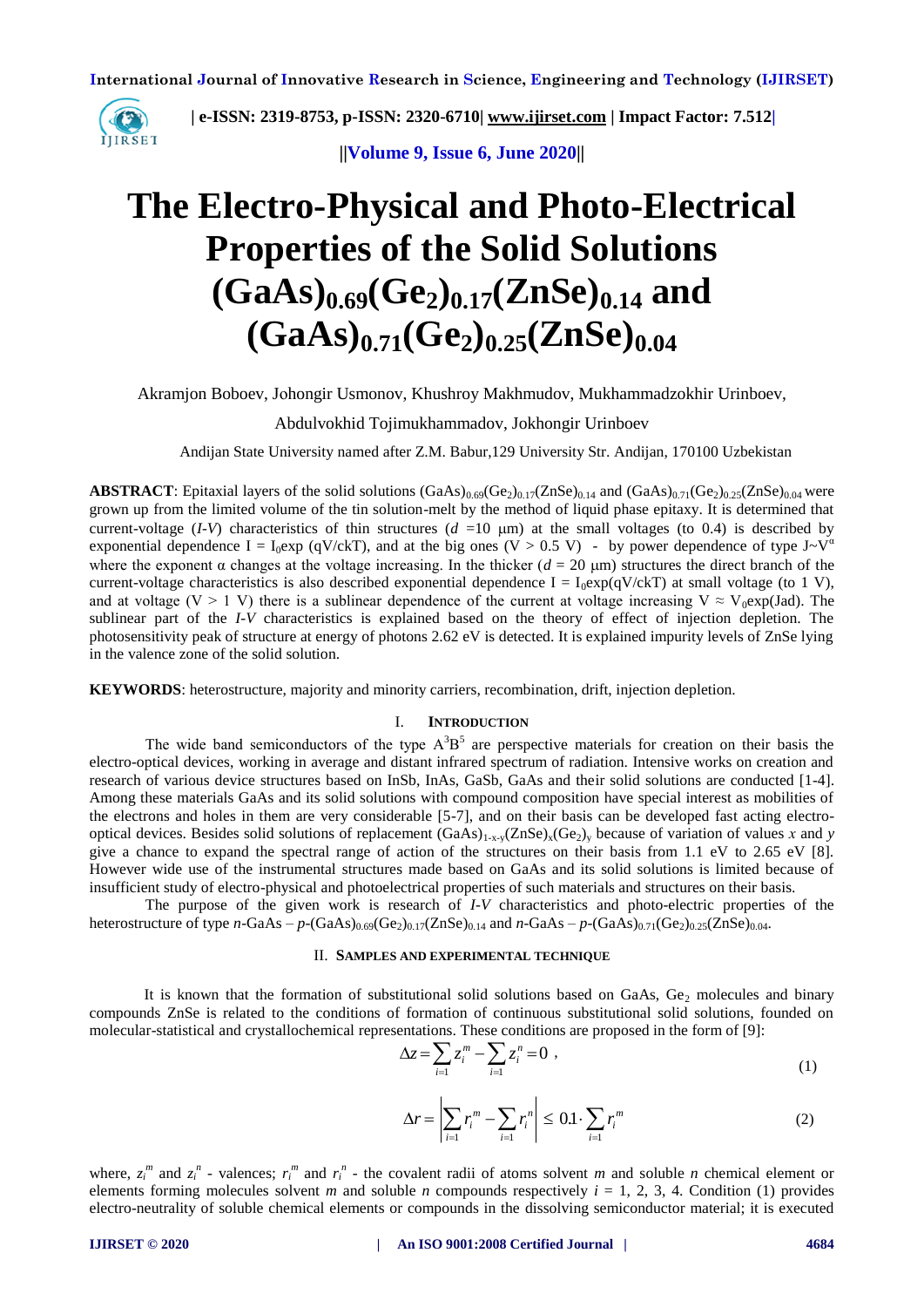

# **| e-ISSN: 2319-8753, p-ISSN: 2320-6710| [www.ijirset.com](http://www.ijirset.com/) | Impact Factor: 7.512|**

### **||Volume 9, Issue 6, June 2020||**

when the dissolved elements are isovalence relatively solvent of semiconductor. Condition (2) provides for the closeness of the geometric parameters of solvent *m* and soluble *n* connections, precluding the occurrence of significant distortions of the crystal lattice in the solid solutions. The smaller  $\Delta r$ , the less the energy of elastic distortions of the crystal lattice: consequently, the crystalline perfection of the solid solution and the greater solubility *n* in *m*. When the difference of the sum of the covalent radii of the atoms of the components' molecules forming the solution more than 10%, the formation of substitutional solid solution of these components are negligible.

As it is known GaAs and Ge<sub>2</sub>, GaAs and ZnSe as well as  $Ge_2$  and ZnSe are isovalence and for them the condition (1) of electro-neutrality is performed:

$$
Z_{Ga} + Z_{As} = Z_{Ge} + Z_{Ge},
$$
  
\n
$$
Z_{Ga} + Z_{As} = Z_{Zn} + Z_{Se},
$$
  
\n
$$
Z_{Ge} + Z_{Ge} = Z_{Zn} + Z_{Se},
$$
  
\n(3)

Differences between the sum of the covalent radii of the atoms of the molecules GaAs,  $Ge_2$  and ZnSe constitute respectively

$$
\Delta \mathbf{r}_1 = |(\mathbf{r}_{Ga} + \mathbf{r}_{As}) - (\mathbf{r}_{Ge} + \mathbf{r}_{Ge})| = |2,41\,\text{\AA} - 2,41\,\text{\AA}| = 0,\n\Delta \mathbf{r}_2 = |(\mathbf{r}_{Ga} + \mathbf{r}_{As}) - (\mathbf{r}_{Zn} + \mathbf{r}_{Se})| = |2,41\,\text{\AA} - 2,42\,\text{\AA}| = 0,01\,\text{\AA},\n\Delta \mathbf{r}_3 = |(\mathbf{r}_{Ge} + \mathbf{r}_{Ge}) - (\mathbf{r}_{Zn} + \mathbf{r}_{Se})| = |2,41\,\text{\AA} - 2,42\,\text{\AA}| = 0,01\,\text{\AA}
$$
\n(4)

that, is no larger than 1%; therefore they satisfy the condition of the formation the solid solution of substitution (2), their mutual substitution does not greatly deform the crystal lattice. The presence at the front of crystallization of the molecular formations  $C_2^{\ N}$ ,  $A^{III}B^V$  and  $A^{II}B^{VI}$  helps quasi-molecular substitution in the solid phase. Respectively  $C_2^{\ N} \to$  $A^{III}B^{V}$ ,  $C_2^{IV} \rightarrow A^{II}B^{VI}$ ,  $A^{III}B^{V} \rightarrow A^{II}B^{VI}$  implies necessarily the existence of pairs of  $C^{IV} - C^{IV}$ ,  $A^{III} - B^{V}$ ,  $A^{II} - B^{VI}$  for any value of *x* and *y* in the form of compounds  $(GaAs)_{1-x,y}(Ge_2)_x(ZnSe)_y$ .

Substitutions of two atoms of the molecule GaAs for two atoms of Ge-Ge or ZnSe in the crystal lattice result in quantitative change of the interaction forces between the nearest neighbors, but covalent-tetrahedral nature of the relationship in the crystal lattice remains. Substitutional solid solution in the form of  $(GaAs)_{0.69}(Ge_2)_{0.17}(ZnSe)_{0.14}$  and  $(GaAs)_{0.71}(Ge_2)_{0.25}(ZnSe)_{0.04}$  is a stable phase, however it is possible appearance of local micro-stress growing character and no large distortion of energy's values of crystal lattice's elastic stress.

For our research solid solutions  $(GaAs)_{0.69}(Ge_2)_{0.17}(ZnSe)_{0.14}$  and  $(GaAs)_{0.71}(Ge_2)_{0.25}(ZnSe)_{0.04}$  were grown in the installation with vertical quartz reactor. Horizontally placed substrate separated from each other graphite props were fixed in the graphite cassette of the reactor. In the space between the two - the upper substrate and the lower one liquid tin solution-melt was poured through lateral slits of the cassette. The distance between the upper substrate and lower one was varied in the limit of 0.25–2.5 mm by selection of props with different thickness. Thus, we can adjust the volume of the liquid solution-melt. Single-crystalline wafers of GaAs *n*-type conductivity diameter 20 mm of the marks AGCS with carrier concentration of the charge  $\sim 5 \cdot 10^{17}$  cm<sup>-3</sup>, with orientation (100) were used as substrates. Composition of the solution-melt, consisting of the components Sn, GaAs, Ge and ZnSe, were calculated based on the results of experimental research the liquid phase of system Sn-GaAs-Ge-ZnSe and literature data [10-12]. Growth of the layers was realized from tin solution-melt by compelled cooling in atmosphere of the hydrogen-purified palladium. The rate of the compelled cooling at the optimal regime was 1 - 1.5 deg/min.

Crystallization of the solid solution  $(GaAs)_{0.69}(Ge_2)_{0.17}(ZnSe)_{0.14}$  and  $(GaAs)_{0.71}(Ge_2)_{0.25}(ZnSe)_{0.04}$  layers carried out in the temperature range 730 – 640 °C and 730 – 590 °C and with rate of the growth  $\theta$ =0,15  $\mu$ m/min. Crystallization of GaAs from the solution-melt takes place at the initial moment of the growth because at the selected temperature epitaxy solution is saturated related to GaAs. At lower temperatures there are conditions for growing the solid solutions  $(GaAs)_{0.69}(Ge_2)_{0.17}(ZnSe)_{0.14}$  and  $(GaAs)_{0.71}(Ge_2)_{0.25}(ZnSe)_{0.04}$ , since at these temperatures the solution-melt becomes supersaturated elements Ge and ZnSe.

The grown epitaxial films have had different thicknesses -  $10 \div 20$  µm and the n-type conductivity with resistivity 0,1 ÷ 0,3  $\Omega$  cm and carrier concentration 5,1 ÷ 5,8⋅10<sup>17</sup> cm<sup>-3</sup>.

The chemical composition of the epitaxial layer was determined from X-ray analysis. It is shown that the distribution of the components on the surface is homogeneous and along thickness of the film content ZnSe and of  $Ge_2$ varies  $0 \le x \le 0.17$ ,  $0 \le y \le 0.14$ ,  $0 \le x \le 0.25$  and  $0 \le y \le 0.04$ . It reduces the elastic stresses because of the mismatch the lattice parameters of the substrate and those of the film [13]. To studies *I-V* characteristics of the structures the metal contacts were created by vacuum deposition - solid ones on the backside and quadrangular ones, with the area  $9 \text{ mm}^2$ from the silver on the side of the epitaxial layer. The dark *I-V* characteristics were measured at temperatures of 25 - 150 <sup>o</sup> C. The spectral dependence of the photosensitivity  $n-(GaAs) - p-(GaAs)_{1-x-y}(ZnSe)_x(Ge_2)_y$  structures was measured by optical spectrometer equipped with monochromatic mirror of the firm CARL ZEIS JENA with quartz optics. That gave possibility to investigate samples at the range of photons' energies from 1 to 3 eV.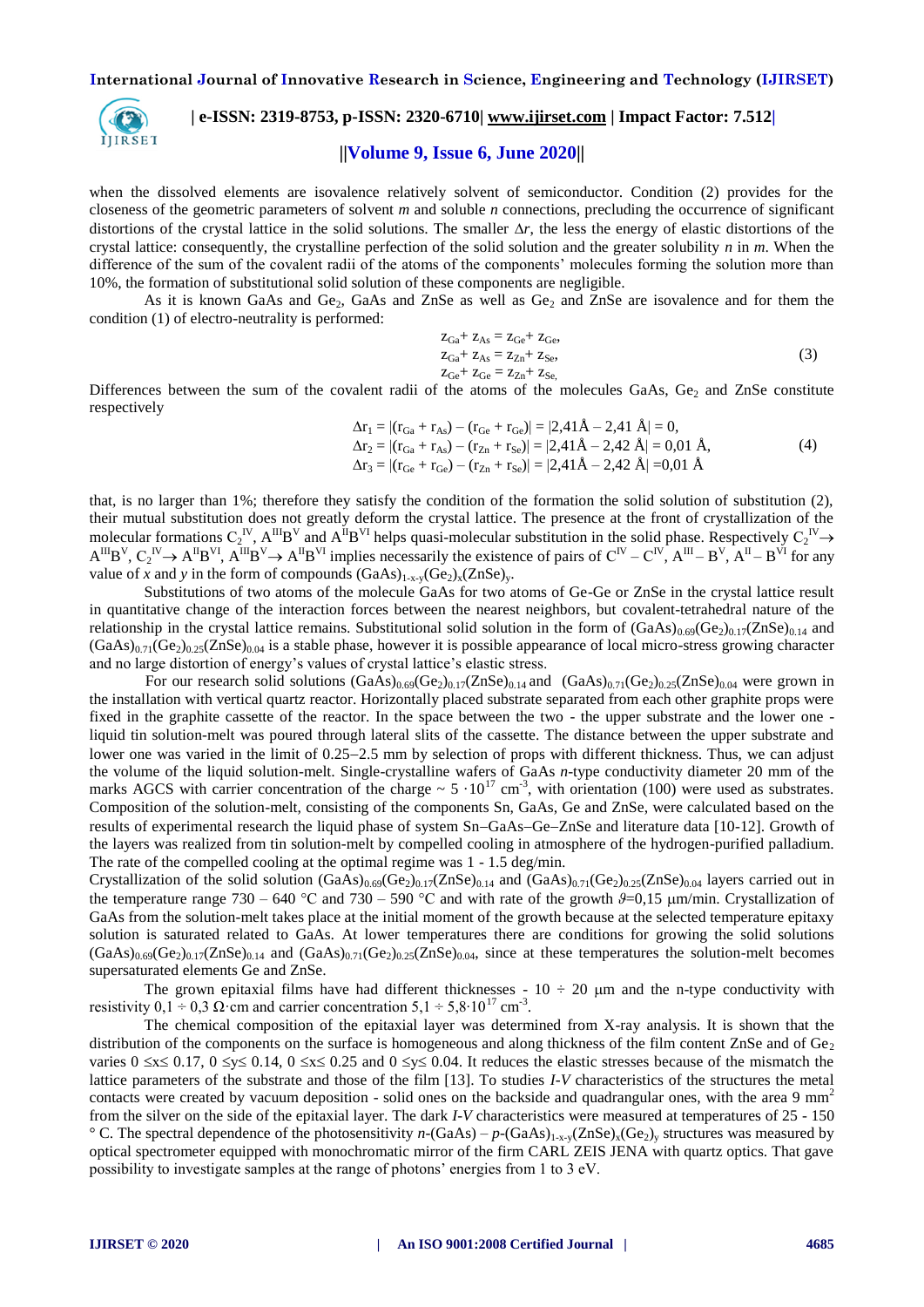

# **| e-ISSN: 2319-8753, p-ISSN: 2320-6710| [www.ijirset.com](http://www.ijirset.com/) | Impact Factor: 7.512| ||Volume 9, Issue 6, June 2020||**

#### III. **RESULTS AND THEIR DISCUSSION**

III-*a*.*Influence of temperature on I-V characteristics of the n-GaAs – p-(GaAs)0.69(Ge2)0.17(ZnSe)0.14 heterostructures.*

The first part of *I-V* characteristics (from zero to 0.25 V) is presented in fig.1. It is represents an ohmic dependence, i.e.  $J \sim V^1$ . At increasing applied voltage in the range from 0.25 to 0.4 V exponential dependence is observed (fig.1 *a*).

*I-V* characteristics at all temperature is described by expression:

$$
I \approx I_0 \cdot e^{\frac{qV}{ckT}}.\tag{5}
$$

The exponent "c" in the exponential *I-V* characteristics is defined from experimental data as:

$$
c = \frac{q}{kT} \cdot \frac{V_2 - V_1}{\ln \frac{I_2}{I_1}} \tag{6}
$$

Such dependence of current from voltage has been predicted for the first time by V.I. Stafeev [14] and then specified in [15] for p-n-n<sup>+</sup> - structures with an exponent "c" which has the following appearance:

$$
c = \frac{2b + ch(W/L_p) + 1}{b + 1} \tag{7}
$$

where,  $b=\mu_n/\mu_p$  - the relation of electrons and holes mobilities for the solid solution  $(GaAs)_{0.69}(Ge_2)_{0.17}(ZnSe)_{0.14}$ , which is equal  $b \approx 3.1$ . Knowing *b*, we can find W/L<sub>p</sub> = 4,16, then calculate the diffusion length of minority carriers of the current  $-L_p = 4.8$  µm. It allows to define production  $\mu_p \tau_p = q L_p^2 / kT$  which at the room temperature is equal ~ 8.9·10<sup>-10</sup> cm<sup>2</sup>/V. Mobility of the majority carriers  $\mu_p$ , defined by the Hall method, is ~ 360 cm<sup>2</sup>/V·s. Based on this data we define values  $I_0$ ,  $c$  and  $b$  at various temperatures, they are resulted in tabl.1.

**Table1.** The values of pre-exponential factor $I_0$ , the indicator of the exhibitor " $c$ " in the expression (5) and the relation of the electrons and holes mobilities *b* for *n*-GaAs –  $p$ -(GaAs)<sub>0.69</sub>(Ge<sub>2</sub>)<sub>0.17</sub>(ZnSe)<sub>0.14</sub> heterostructures at various temperatures.

| $\sim$        | ر ر                 | 50                   |                      | 100                  | $1 \cap \mathcal{L}$ |
|---------------|---------------------|----------------------|----------------------|----------------------|----------------------|
| $I_o$ , $(A)$ | $2.6 \cdot 10^{-6}$ | $3.63 \cdot 10^{-6}$ | $4.43 \cdot 10^{-6}$ | $6.73 \cdot 10^{-6}$ | $5.54 \cdot 10^{-6}$ |
|               | 9.56                | 9.65                 | 9.55                 | 9.62                 | 10.55                |
|               | ں ر                 | 3.05                 | 3.14                 | 3.102                | 5.38                 |

As we can see from the table at temperatures  $25 - 100^{\circ}$  C value  $I_0$  (A) increases but *c* and *b* - almost do not change. At 125° C the appreciable increase of their values are observed. It is probably, connected with that concentration of the centers influencing mobility of carriers of the current in the range of temperatures  $25 - 100^{\circ}$  C is not constant. At temperature 125° C formations of the various charged centers, scattering carriers of current and changing their mobility is possible. Results of these calculations are resulted in tabl.1. As it is seen from fig.1 *bI-V* characteristics of these structures at voltage V > 0.5 V are described by dependence of type J ~  $V^{\alpha}$ , where  $\alpha$  changes from 2 to 3 and increases at voltage increasing. The first part  $J \sim V^2$  is observed at voltage from 0.5 to 1.7 V and can be explained by drifting model of ohmic relaxation [16]. At further increasing of voltage sharp current increasing of type J  $\sim$   $V^{2.7}$  is observed. Probably, processes of an intracomplex electronic exchange causing "delay" of recombination processes begin. In this case, the rate of recombination of free carriers will not describe by statistics of Shockley-Reed, and will assume more difficult form [17, 18]:

$$
u_r = N_r \frac{c_n c_p (p n - n_i^2)}{c_n (n + n_1) + c_p (p + p_1) + \alpha \tau_i p n}
$$
 (8)

where  $N_r$  - concentration of the recombination centers,  $n_r$ ,  $p$  - concentrations of electrons and holes,  $n_i$  – intrinsic concentration of the current carriers in the semiconductor,  $c_n$ ,  $c_p$  - coefficient of capture of electrons and holes accordingly, *n1, p<sup>1</sup>* - equilibrium concentration of electrons and holes, when Fermi's level coincides with recombination impurity level, *α* - a member describing an intracomplex exchange, *τ<sup>i</sup>* - time of an intracomplex exchange. This member in denominators (8) increases at increasing of excitation. At small excitation, this member is negligibly small and the rate of recombination is described by statistics of Shockley - Reed. At this *I-V* characteristics is described by drift model of the current transport and has an usual square-law appearance, i.e.  $\alpha_1 = 2$ , corresponding to the ohmic relaxation of the volume charge [16]: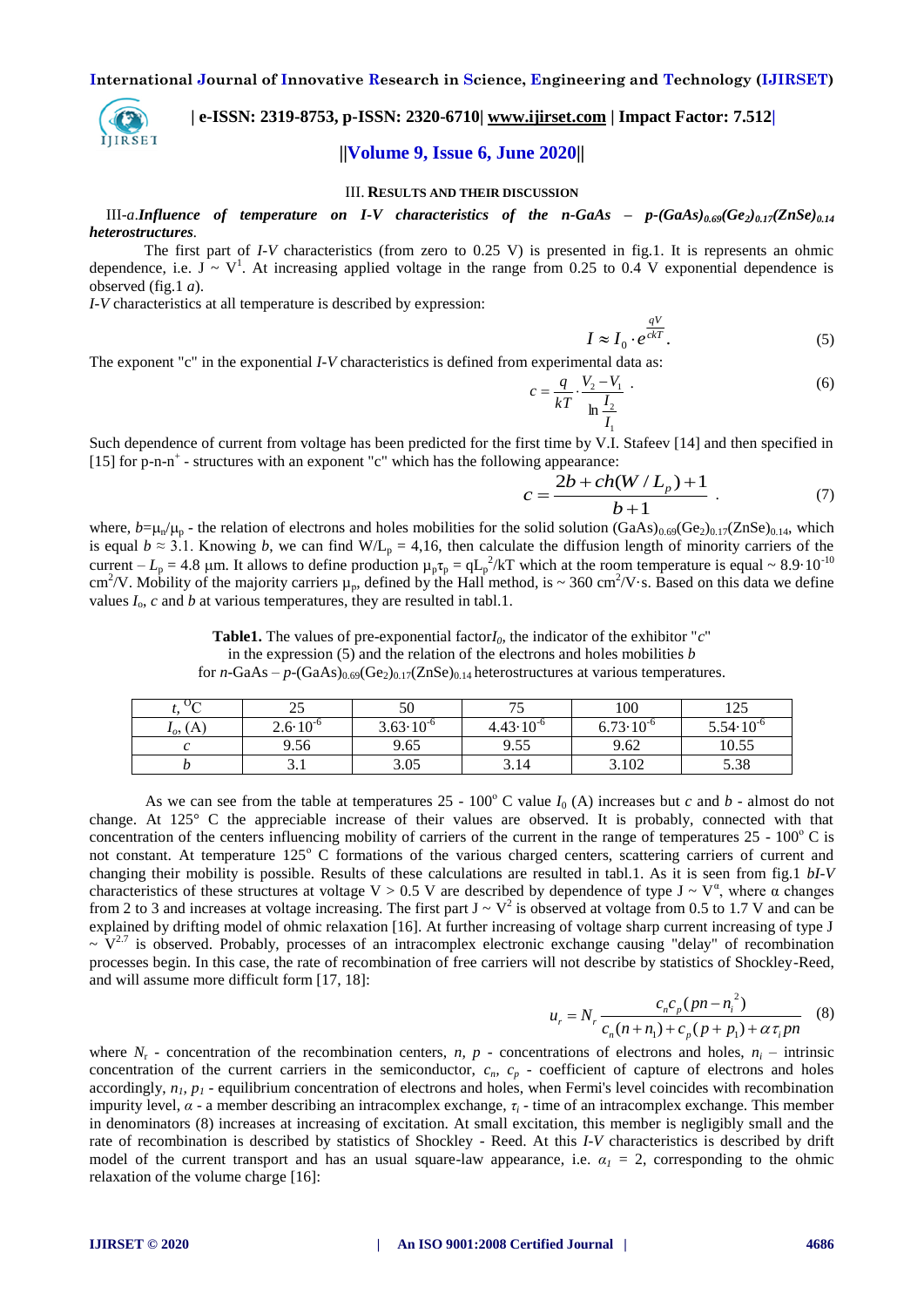

# **| e-ISSN: 2319-8753, p-ISSN: 2320-6710| [www.ijirset.com](http://www.ijirset.com/) | Impact Factor: 7.512|**

# **||Volume 9, Issue 6, June 2020||**

$$
V = \sqrt{\frac{8d^2 J}{9q\mu_n \mu_p \tau_p N_D}} = B_0 \sqrt{J},\qquad(9)
$$

where,  $\mu_p = 360 \text{ cm}^2/\text{V} \cdot \text{s}$  and  $\tau_p = 2.5 \cdot 10^{-7} \text{ s}$  - mobility and life time of holes,  $\mu_n = 1113 \text{ cm}^2/\text{V} \cdot \text{s}$  - mobility of electrons, J - current density,  $d = 10 \mu m$  - thickness of the base,  $N_D = 1.4 \cdot 10^{15} \text{ cm}^{-3}$  - concentration of shallow donor impurity centers. By the inclination of dependence  $J \sim V^2$  we can define value  $B_0 = 59.23$  V·cm·A<sup>-1/2</sup>.

The following part of the *I-V* characteristics  $J - V^{\alpha}$  where  $\alpha = 2.7$  are realized at voltage from 1.7 to 2.2 V when the recombination of nonequilibrium carriers of the current occurs with "delay", i.e. last member in the denominator (8) becomes essential. In this case, *I-V* characteristics has following analytical expression [16].

onequilibrium carriers of the current occurs with "delay", i.e. last member in the denominator (8)  
\nhis case, I-V characteristics has following analytical expression [16].  
\n
$$
V = \frac{(b+1)d^2N_R}{N_D\mu_p\tau_i} + \frac{d}{q\mu_p(b+1)C}\sqrt{J} - \frac{2(b+1)N_Rd^2c_n}{N_D\mu_p\alpha\tau_iC}\frac{1}{\sqrt{J}} = A + B\sqrt{J} - \frac{D}{\sqrt{J}}
$$
(10)

where, *A, B* and *D* - parameters, depending on concentration of the ionized deep impurities, relations of mobility of electrons and holes, thickness of the base. In tab.2 the values of parameters *A, B* and *D*, depending on temperature are resulted. As it is seen from tab.2 parameters *A, B* and *D*, defining value of V and depending on concentration of the ionized recombination centers, mobility of the current carriers and the thickness of base increase in an interval 25 - $100^{\circ}$  C and decrease considerably at  $125^{\circ}$  C. Such dependence is probably connected with appreciable influence of the time of intracomplex exchange *τ<sup>i</sup>* .

**Table2.** The values of parameters *A, B* and *D* in the expression (10) at various temperatures.

|                                                        | $\gamma$<br>ر ر | 50   | 75<br>ັບ | 100   | 125            |
|--------------------------------------------------------|-----------------|------|----------|-------|----------------|
| А,                                                     | 2.65            | 2.67 | 2.69     | 2.74  | 2.63           |
| $-1/2$<br>$V \cdot m \cdot A$                          | 13.25           | 15.9 | 21.67    | 23.97 | 227<br>44.1    |
| $\cdot$ m <sup>-1</sup><br>$(V \cdot A)$<br><i>B</i> , | 13.07           | 15.7 | ل د که   | 23.8  | າາ ເ<br>ن شاشل |

Later (see fig. 1.b.) at voltage from 2.2 to 3 of CVC has the form  $J = A_1V^3$ , i.e. the part of *I-V* characteristics submits to Lampert's law [16]

$$
J = \frac{125\varepsilon\tau\mu_n\mu_p}{18} \frac{V^3}{d^3} \quad (11)
$$

and called the drift model of the dielectric relaxation.



Fig.1. The dark current-voltage characteristic of  $n-GaAs - p-(GaAs)_{0.69}(Ge_2)_{0.17}(ZnSe)_{0.14}$  structures in halflogarithmic (*a*) and logarithmic (*b*) scales at various temperatures,  $\degree$ C: 1 - 25, 2 - 50, 3 - 75, 4 - 100, 5-125.

*III-b.Research of current transport mechanism in n-GaAs – p-***(GaAs)0.71(Ge2)0.25(ZnSe)0.04** *heterostructures at various temperatures*

For definite the mechanism of current transport in the given structures *I-V* characteristics have been investigated at various temperatures (fig.2). It is seen in fig.2 *I-V* characteristics of direct voltage at temperatures 25 - 150<sup>o</sup> C consist of two characteristic parts. *I-V* characteristics of *n*-GaAs –  $p$ -(GaAs)<sub>0.71</sub>(Ge<sub>2)0.25</sub>(ZnSe)<sub>0.04</sub>structures at direct voltage is resulted in fig.2 *а* in half-logarithmic scale. Initial exponential part of *I-V* characteristics (to 0.8 V) is described well by the formula (5). For this case, the value "c" is defined under the formula (6) at various temperatures and it is resulted in the tabl.3. It is seen from the tabl. 3, that the value "c" decreases at increasing temperature from  $25^{\circ}$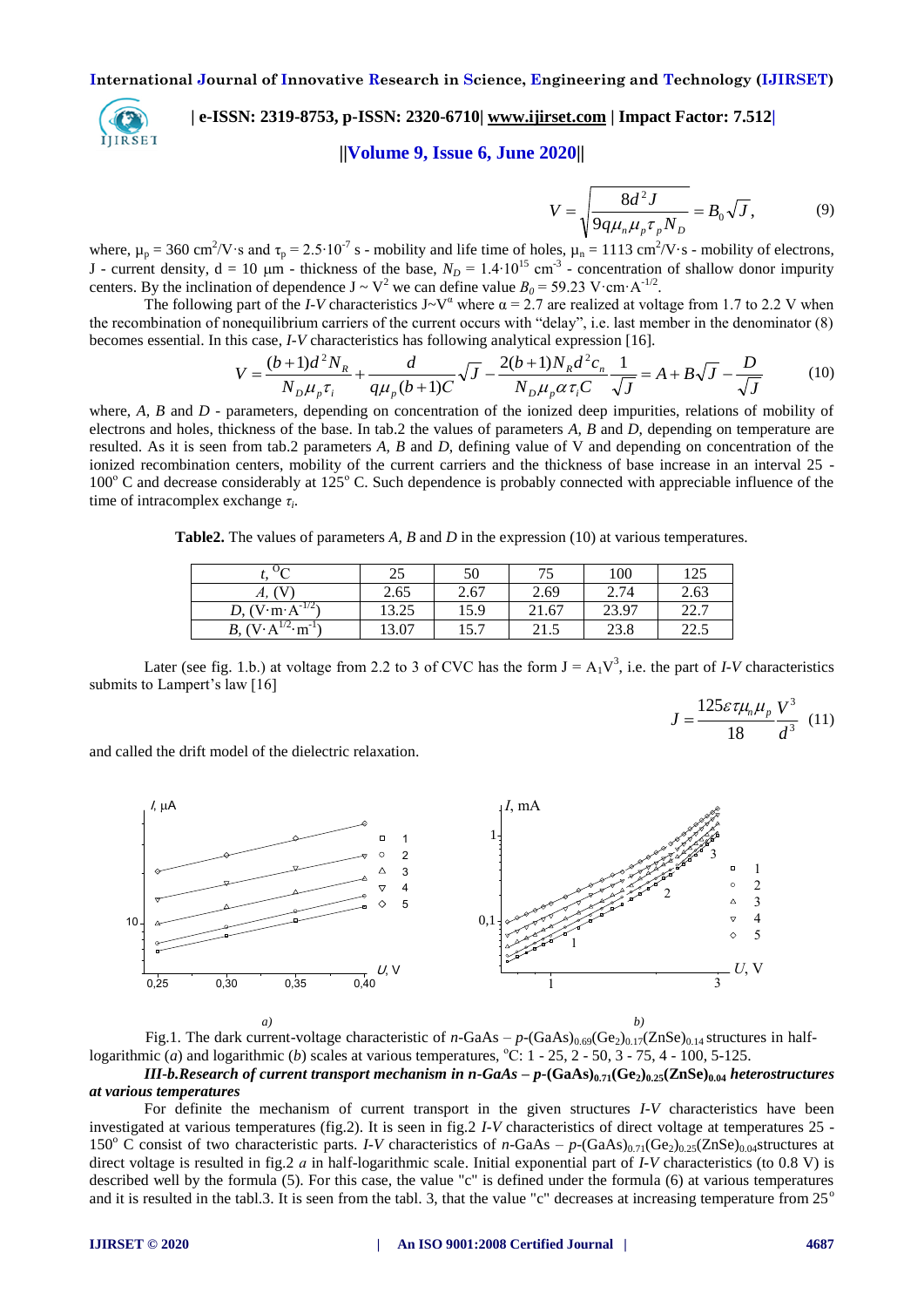

# **| e-ISSN: 2319-8753, p-ISSN: 2320-6710| [www.ijirset.com](http://www.ijirset.com/) | Impact Factor: 7.512|**

# **||Volume 9, Issue 6, June 2020||**

C to 150<sup>o</sup> C. Using experimental data for  $d = 17.79$  µm and for  $b = 6.2$  from (7) we find value  $L_p$  diffusion lengths of the majority carriers, which is equal 4.67  $\mu$ m. Mobility of the majority carriers – holes – defined on the Hall method, amounted  $m_p = 355 \text{ cm}^2/\text{V} \cdot \text{s}$ ; for this estimation value of mobility of minority carriers  $\mu_n = b \cdot \mu_p = 2200 \text{ cm}^2/\text{V} \cdot \text{s}$  was taken. Product of mobility for the of life time of the majority carriers ( $\mu$ <sup>*r*</sup><sub>*r*</sub>) can be calculated under the formula:

$$
\mu_p \tau_p = \frac{qL_p^2}{kT} \,. \tag{12}
$$

At room temperature product  $\mu_p \tau_p \sim 8.4 \cdot 10^{-6}$  cm<sup>2</sup>/V; it has allowed to define life time of the majority carriers  $\sim \tau_p =$  $2.37 \cdot 10^{-8}$  s.

The pre-exponential factor  $I_0$  in the formula (5) looks like [15]:<br> $I_0 = \frac{kT}{I}$ 

$$
I_o = \frac{kT}{q} \cdot \frac{S \cdot b \cdot ch(d/L_p)}{2(b+1) \cdot L_p \cdot \rho \cdot tg(d/2L_p)}.
$$
 (13)

where  $\rho$  - specific resistance of the interlining layer located between substrates Ge and the epitaxy layer of the solid solution  $(GaAs)_{0.71}(Ge_2)_{0.25}(ZnSe)_{0.04}$  (i.e. p - n junction). Value  $I_0$  defined from experimental points of curves  $I-V$ characteristics at room temperature is equal  $28.7 \cdot 10^{-6}$  A. By means of the equation (13) and the data of the tabl.3 the specific resistance  $\rho$  of the interlining layer between the substrate and the epitaxial films has been calculated, which was  $54.1 \cdot 10^6$   $\Omega$  cm at room temperature. From the tabl.3 it is also seen that at temperature increasing specific resistance of the layer between the substrate and the epitaxial film decreases.

**Table3**. Characteristic parameters of the solid solution  $(GaAs)_{0.71}(Ge_2)_{0.25}(ZnSe)_{0.04}$ 

|                       |                      | 50                   |                      | 100                  | 125                  | 150                 |
|-----------------------|----------------------|----------------------|----------------------|----------------------|----------------------|---------------------|
| $I_0$ , A             | $28.7 \cdot 10^{-6}$ | $31.8 \cdot 10^{-6}$ | $36.4 \cdot 10^{-6}$ | $41.4 \cdot 10^{-6}$ | $45.8 \cdot 10^{-6}$ | $49.10^{0}$         |
|                       | 16.5                 | 15.3                 | 14.37                | 13.5                 | 12.8                 | 11.9                |
|                       | 6.2                  | 6.8                  |                      |                      | 8.6                  |                     |
| $\rho$ , $\Omega$ ·cm | $54.1 \cdot 10^{6}$  | $52.9 \cdot 10^{6}$  | $50.8 \cdot 10^{6}$  | $48.3 \cdot 10^{6}$  | $46.9 \cdot 10^{6}$  | $46.1 \cdot 10^{6}$ |

From *I-V* characteristics shown in fig.2 *b* it is seen that after usual exponential dependence on all *I-V* characteristics irrespective from temperature, an extended sublinear part (in the range from 0.85 to 2.) appears. Probably, these parts of *I-V* characteristics can be well described by the theory so-called «effect of injection depletion», the first time predicted theoretically in the work [19]. In this case, *I-V* characteristics has rather specific character and is described by law:

$$
V \approx V_0 e^{JaW},\tag{14}
$$

where, *J* - current density, *a* - parameter. Recently the similar dependence was observed in p - n - structures made on the basis of continuous solid solutions  $(Si_2)_{1-x}(CdS)_x$  [20] and  $(InSb)_{1-x}(Sn_2)_x$  [21]. It is known [22] that such *I-V* characteristics is realized in the semiconductor structures containing high concentration of deep impurity, in conditions of contrary directions of ambipolar diffusion and drift. And in this case, the parameter  $a$  is described by simple expression [19]:

$$
a = \frac{1}{2qD_p N_t},\tag{15}
$$

depending only from the diffusion coefficient of the majority carriers (i.e. from their mobility -  $D_p = \frac{kT}{q} \mu_p$  $D_n = \frac{kT}{\mu_n}$  and

concentration of deep impurity *N<sup>t</sup>* . For realization of this effect which has received subsequently the name of effect of injection depletion (see [15,19,23]), observance of condition *JaW*> 2 is necessary. In our case at room temperature *JaW*  $\approx$  8.6, that is this requirement is carried out. Parameter *a* is easy to calculate from corresponding sublinear parts of the *I-V* characteristics in the fig.2*b*:

$$
a = \frac{\ln\left(\frac{V_2}{V_1}\right) \cdot S}{(I_2 - I_1) \cdot W},\tag{16}
$$

where S - the area of cross-section section,  $(I_1, V_1)$ ,  $(I_2, V_2)$  - the points chosen on experimental curves of injection depletion. As it follows from the theory, appearance of such *I-V* characteristics is possible only at contrary directions of ambipolar diffusions of nonequilibrium carriers and their ambipolar drift which in this case is defined by injection modulation of the charge of deep impurity [15,19]. So far as we have the set of various *I-V* characteristics,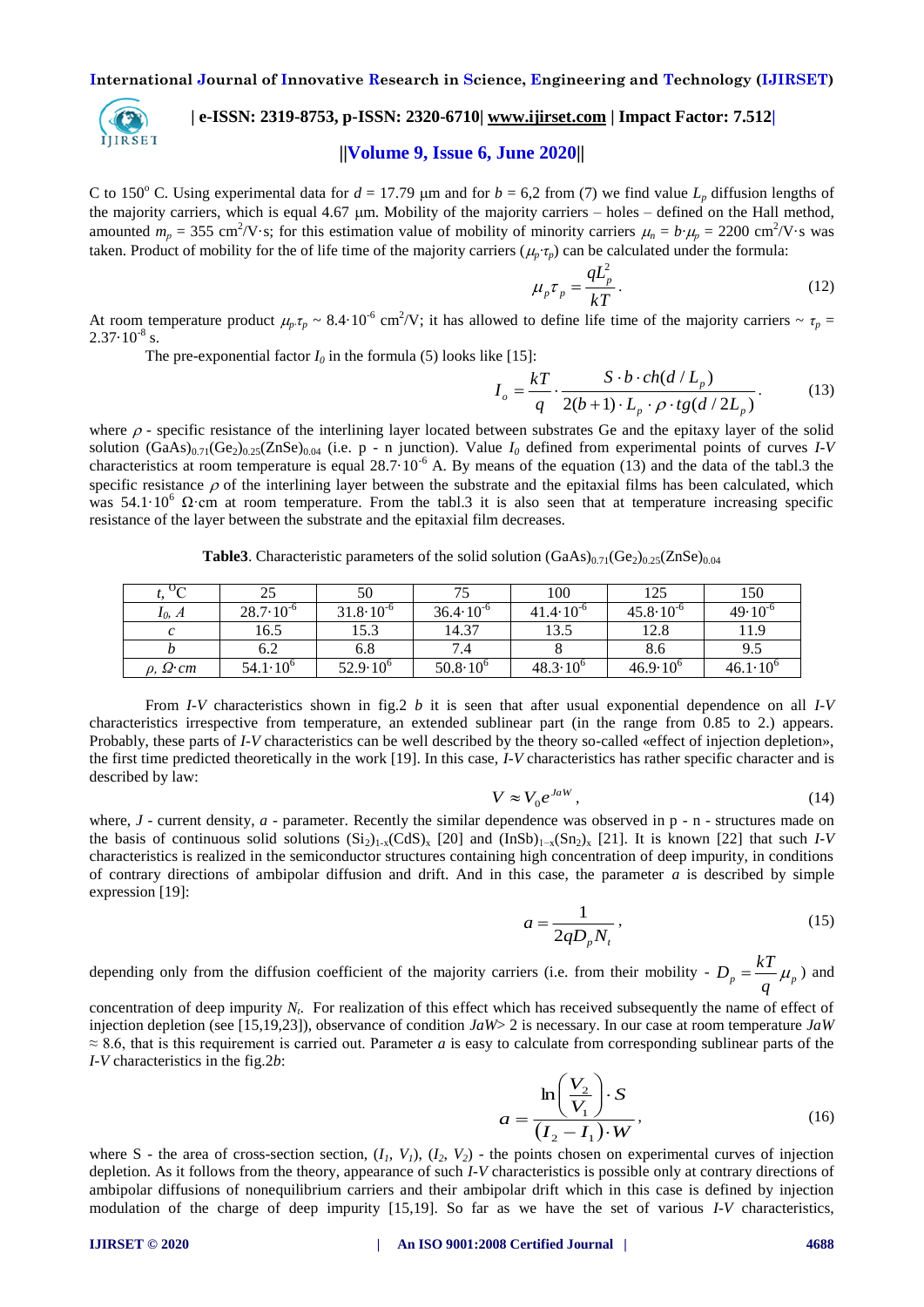

# **| e-ISSN: 2319-8753, p-ISSN: 2320-6710| [www.ijirset.com](http://www.ijirset.com/) | Impact Factor: 7.512|**

# **||Volume 9, Issue 6, June 2020||**

corresponding to various temperatures, we can calculate under the formula (16) value of parameter "*a*" at various temperatures which are resulted in the tabl.4. The quantity "*a*" allows define concentration of the deep impurity responsible for occurrence of the sublinear part (14) from the formula (15) which at room temperature is  $N_t = 5.3 \cdot 10^{12}$  $\text{sm}^{\frac{2}{3}}$ .

| <b>Table4.</b> The values of the parameter a and mobilities of majority carriers $\mu_p$ and |  |
|----------------------------------------------------------------------------------------------|--|
| minority carriers $\mu_n$ depending on the temperature.                                      |  |

| $\mathcal{O}_{\mathcal{C}}$<br>◡                         | 25                  | 50                  | 75                  | 100                  | 125                 | 150                 |
|----------------------------------------------------------|---------------------|---------------------|---------------------|----------------------|---------------------|---------------------|
| $a$ , (cm/A)                                             | $6.5\!\cdot\!10^4$  | $6.1 \cdot 10^{4}$  | $5.78 \cdot 10^{4}$ | $5.55 \cdot 10^{4}$  | $5.45 \cdot 10^{4}$ | $5.26 \cdot 10^{4}$ |
| $\mu_p \cdot N_b$ (V $\cdot$ cm $\cdot$ s) <sup>-1</sup> | $.87 \cdot 10^{15}$ | $.84 \cdot 10^{15}$ | $4.8 \cdot 10^{15}$ | $4.75 \cdot 10^{15}$ | $.69 \cdot 10^{15}$ | $.62 \cdot 10^{15}$ |
| $\mu_p$ , (cm <sup>2</sup> /V·s)                         | 355                 | 347                 | 339                 | 330                  | 319                 | 305                 |
| $\mu_{n}$ (cm <sup>2</sup> /V·s)                         | 2201                | 2360                | 2508                | 2640                 | 2743                | 2897                |

Using the data of parameter *a, b* and  $\mu_p \cdot N_t$ , we have defined dependences of mobility of majority carriers  $-\mu_p$ and that of minority carriers -  $\mu_n$  from temperature (tabl.4). From the tabl.4 it is seen that the majority carriers mobility  $\mu_p$  in the solid solution  $(GaAs)_{0.71}(Ge_2)_{0.25}(ZnSe)_{0.04}$  decreases at increasing temperature, and this one of minority carriers  $\mu_n$  increases. It, apparently, allows conclude that in the given solid solution the prevailing role in the mobility mechanism plays by dispersion of carriers on the ions of deep impurity.



Fig.2. The exponential (*a*) and sublinear (*b*) part of current-voltage characteristic of *n*-GaAs – *p*-  $(GaAs)_{0.71}(Ge_2)_{0.25}(ZnSe)_{0.04}$  structures in half-logarithmic scales at various temperatures,  $°C: 1 - 25, 2 - 50, 3 - 75, 4$  $-100, 5-125, 6-150$ 

#### *III-c. The photosensitivity of n***-GaAs –** *p***-(GaAs)0.71(Ge2)0.25(ZnSe)0.04** *heterostructures*

Spectral dependence of photosensitivity of *n*-GaAs –  $p$ -(GaAs)<sub>0.71</sub>(Ge<sub>2</sub>)<sub>0.25</sub>(ZnSe)<sub>0.04</sub> heterostructures is presented in fig.3. It is seen that photosensitivity of the investigated structures is situated the range photons' energy from 1.13 to 1.73 eV. Photosensitivity of the investigated structure begins at photons' energy 1.13 eV. It is probably caused by narrow forbidden band component  $Ge_2$  in the solid solution  $(GaAs)_{0.71}(Ge_2)_{0.25}(ZnSe)_{0.04}$  [5]. As the components  $Ge_2$  and ZnSe replace atoms Ga and As in tetrahedral lattice of GaAs [8] connections Ga - As are weakened under the influence atoms Ge surrounding them. Since energy of connection of molecules Ge - Ge when they are in the tetrahedral lattice of germanium is defined by width of forbidden band Ge ( $E_{Ge} = 0.67$  eV) and it is less than width of forbidden band GaAs ( $E_{GaAs} = 1.42$  eV) energy ionization of connection Ge - Ge increases when it is in environment GaAs, and wide-band-gap component ZnSe influence not much width of forbidden band GaAs. The maximum spectral photosensitivity of the solid solution  $(GaAs)_{0.71}(Ge_2)_{0.25}(ZnSe)_{0.04}$  is observed at 1.34 eV, that it is less than forbidden band GaAs. However increase of spectral sensitivity is not sharp, that is probably caused by thickness of the layer of solid solutions  $(GaAs)_{0.71}(Ge_2)_{0.25}(ZnSe)_{0.04}$ , absorbing effectively low-energy quantum. Decrease of photosensitivity at photons' energy more than 1.34 eV by our opinion is caused by depth of the p junction's barrier, which is determined by the thickness of the epitaxial layer  $\sim 10 \mu m$ . The diffusion length of minority carriers in the layer *n*-GaAs –  $p$ -(GaAs)<sub>0.71</sub>(Ge<sub>2</sub>)<sub>0.25</sub>(ZnSe)<sub>0.04</sub>, is ~ 4.67 µm, which is much smaller than the depth of the barrier, i.e. it corresponds with our proposal. Thus electron-hole pairs generated in the surface part of the structure by short-wavelength photons do not reach the separating barrier and do not participate in generation of the photocurrent. That is the main reason for the decrease of the photosensitivity of investigated structure in the short-wave range of radiation.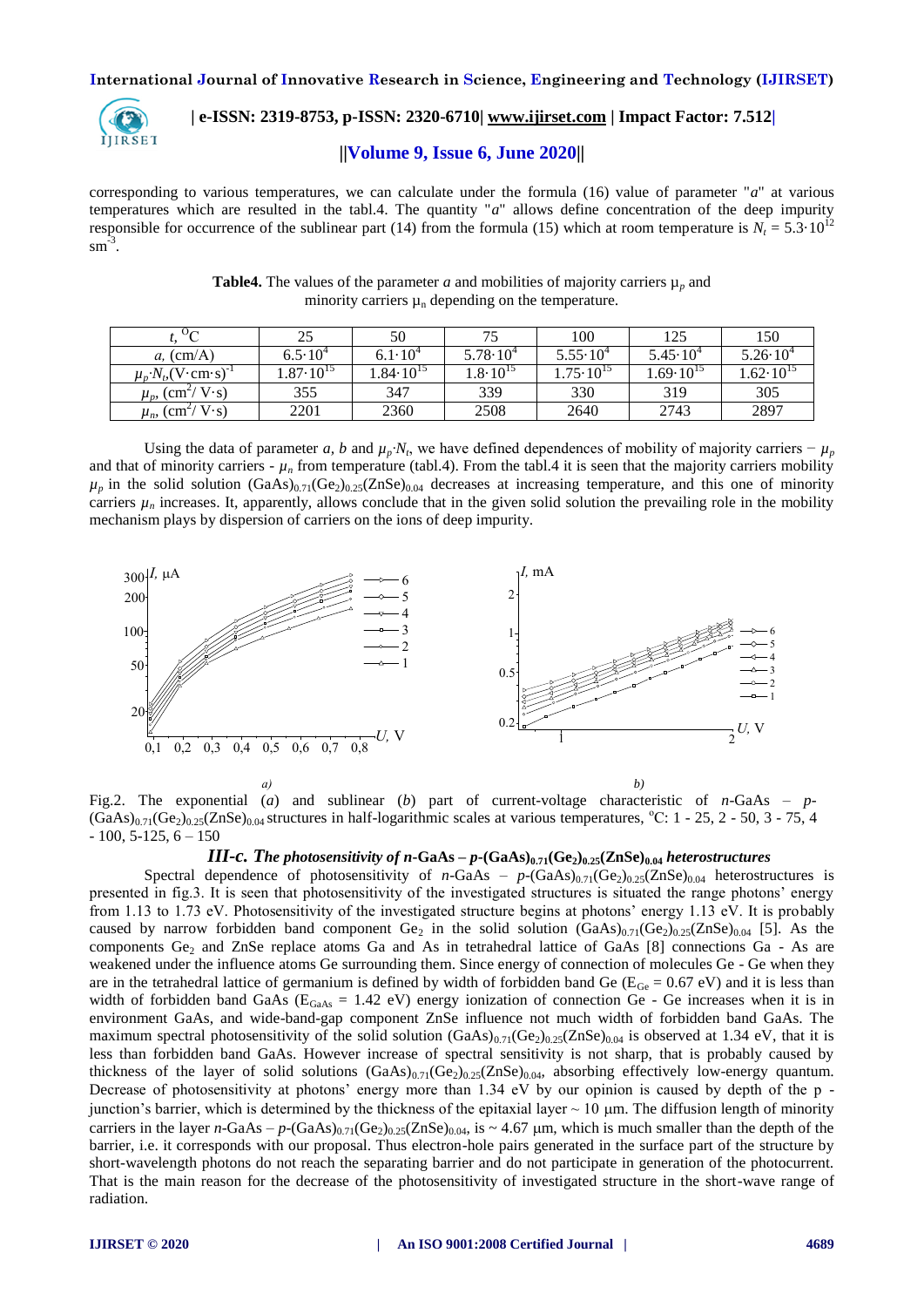

 **| e-ISSN: 2319-8753, p-ISSN: 2320-6710| [www.ijirset.com](http://www.ijirset.com/) | Impact Factor: 7.512|**

**||Volume 9, Issue 6, June 2020||** 



**Fig.3**. The spectral photosensitivity of the structure *n*-GaAs –  $p$ -(GaAs)<sub>0.71</sub>(Ge<sub>2</sub>)<sub>0.25</sub>(ZnSe)<sub>0.04</sub> at the room temperature.

# *III-e. Photo-electrical properties of n-GaAs – p-(GaAs)0.69(Ge2)0.17(ZnSe)0.14 heterostructures*

The spectral dependence of photosensitivity *n*-GaAs –  $p$ -(GaAs)<sub>0.69</sub>(Ge<sub>2</sub>)<sub>0.17</sub>(ZnSe)<sub>0.14</sub>heterostructures at room temperature is shown in fig.4. From fig.4 it is seen that the photo-response sharply increases, beginning photons' energy 1.2 eV that testifies to active influence of narrow-band components  $(Ge_2)$  of the solid solution on the photovoltaic effect. It is known that width of the forbidden band of germanium  $E_{g,Ge} = 0.67$  eV is less than  $E_{g,GaAs} =$ 1.42 eV and  $E_{g,ZnSe}$  = 2.70 eV. However absence of complete absorption Ge, probably, is caused by small thickness of the sublayer, enriched by Ge.

The maximum of photosensitivity is observed at photons' energy 1.38 eV (fig.9) that, probably, is caused by width forbidden band of solid solution  $(GaAs)_{0.69}(Ge_2)_{0.17}(ZnSe)_{0.14}$ . Decrease of photosensitivity at photons' energy more than 1.38 eV, by our opinion, is caused by depth of occurrence of the dividing barrier of  $p - n$  - junction which is defined by thickness of the epitaxial layer, which in this case is  $\sim 20$  µm.

The diffusion length of minority carriers in the layer  $p$ -(GaAs)<sub>0.69</sub>(Ge<sub>2</sub>)<sub>0.17</sub>(ZnSe)<sub>0.14</sub> defined by us, was ~ 4.8 m that is less than depth of dividing barrier. That strengthens recombination of photo-induced nonequilibrium carriers of the charge. Besides, atoms of Sn partially introduced in the lattice of solid solution from stanum solution - melt, which create shallow donor level promote recombination too [24-26].

On the spectrum of photosensitivity of the investigated structure in the range of photons' energy from 2.4 eV to 2.7 eV the peak is shown obviously at 2.62 eV (fig.4). It probably is caused by wide-band component ZnSe. It is known that the covalent connection of atoms in molecules ZnSe in pure semiconductor material ZnSe with  $E_{g,ZnSe}$  = 2.70 eV is more hard, than connection Ga-As and Ge-Ge. But, when molecules of ZnSe replace molecules of GaAs or Ge<sub>2</sub> in tetrahedral lattice of solid solution, connection Zn - Se weakens under influence of atoms of Ga, As and Ge surrounding it [8].



Fig.4. The spectral photosensitivity of the structure  $n-\text{GaAs} - p-\text{GaAs})_{0.69}(\text{Ge}_2)_{0.17}(\text{ZnSe})_{0.14}$  at the room temperature.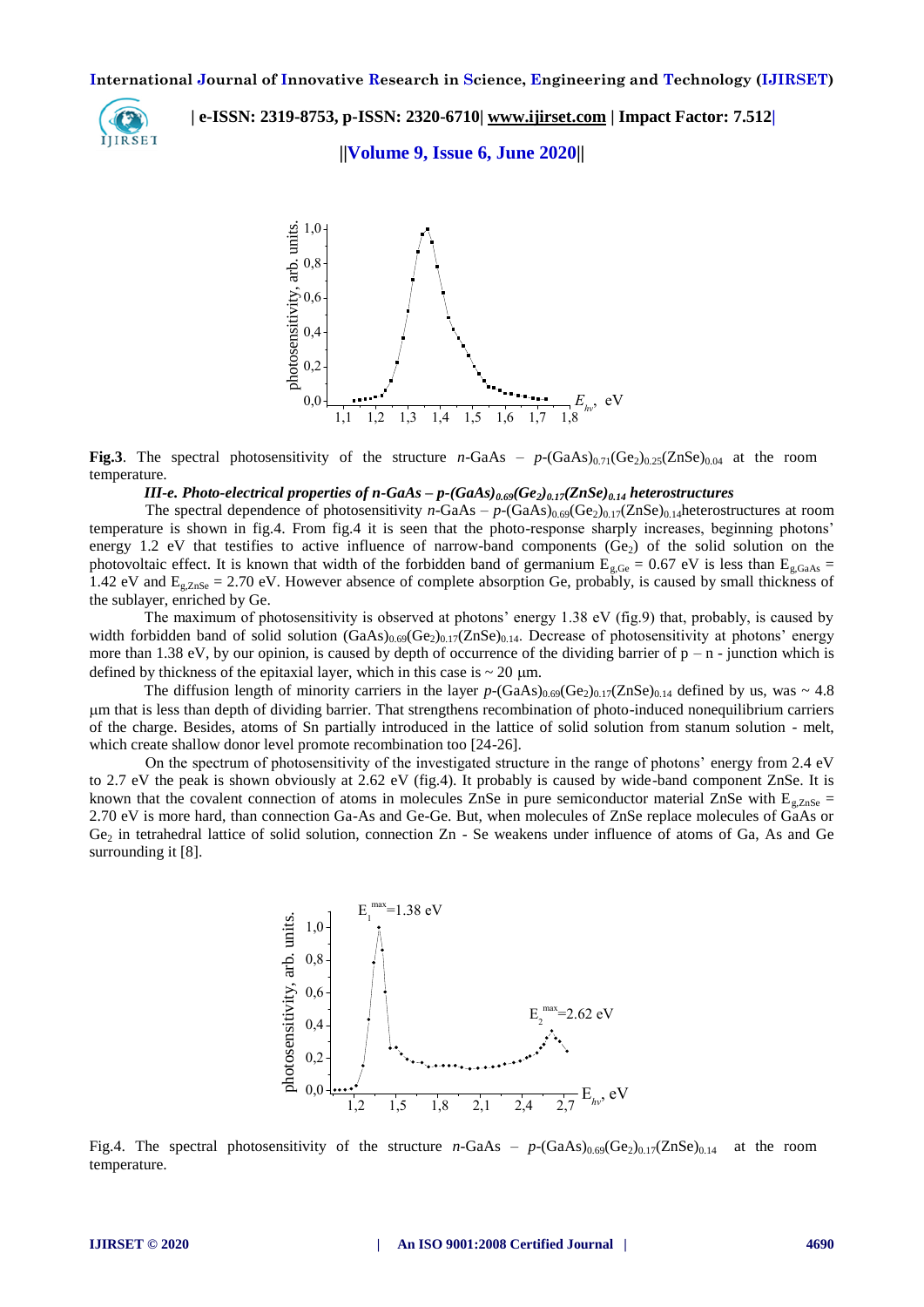

# **| e-ISSN: 2319-8753, p-ISSN: 2320-6710| [www.ijirset.com](http://www.ijirset.com/) | Impact Factor: 7.512|**

### **||Volume 9, Issue 6, June 2020||**

This, apparently, causes occurrence of impurity energy band of ZnSe located on  $\Delta E_i = E_{ph} - E_{g \text{r.p.}}$  below the ceiling of valence band of the solid solution  $(GaAs)_{0.69}(Ge_2)_{0.17}(ZnSe)_{0.14}$ . As ZnSe is direct gap semiconductor, and the mole contents of ZnSe molecules in the solid solution constitutes  $\sim 10^{18}$  cm<sup>-3</sup> it also testifies active participation of connection Zn-Se in photovoltaic effect at photons' energy  $E_{ph}$  > 2.4 eV [8].

#### IV.**CONCLUSION**

Thus, based on the obtained results it is possible to do following conclusions:

- Optimal technological conditions of growth structurally perfect epitaxial layers of the solid solutions  $(GaAs)_{0.69}(Ge_2)_{0.17}(ZnSe)_{0.14}$ and $(GaAs)_{0.71}(Ge_2)_{0.25}(ZnSe)_{0.04}$  on GaAs substrates (rate of cooling- 1 – 1.5 hailstones/mines, temperature 730 - 640<sup>o</sup> C and 750 - 610<sup>o</sup> C, growth rate  $\theta$  = 0.15 microns/mines) are defined;

- the current-voltage characteristic of heterostructures  $n-\text{GaAs}$  –  $p-(\text{GaAs})_{0.69}(\text{Ge}_2)_{0.17}(\text{ZnSe})_{0.14}$  has dependence  $(J - V^{\alpha})$  at direct direction of the current and consists of several parts in which  $\alpha$  has various values. That is probably caused by formation compound recombination complexes including nanostructures; the current voltage characteristics of *n*-GaAs – *p*-(GaAs)<sub>0.71</sub>(Ge<sub>2</sub>)<sub>0.25</sub>(ZnSe)<sub>0.04</sub> structures at small voltage (to 0.8 V) are described by exponential by dependence I =  $I_0$ exp (qV/ ckT), and at voltage (V> 0.85 V) there is part of sublinear increase of current at voltage of type V  $\approx$  V<sub>0</sub>exp (Jad) which is explained by theory of effect of injection depletion;

- decrease of mobility of majority carriers and increase of mobility of minority carriers at temperature increase allows to conclude that in the given solid solution the essential role in the mobility mechanism is played by dispersion of charge carriers not only by compound complexes, but also by nanostructures.

- the photosensitivity of the heterostructures  $n$ -GaAs –  $p$ -(GaAs)<sub>0.69</sub>(Ge<sub>2</sub>)<sub>0.17</sub>(ZnSe)<sub>0.14</sub> and  $n$ -GaAs –  $p$ - $(GaAs)_{0.71}(Ge_2)_{0.25}(ZnSe)_{0.04}$  has peculiarity caused by components ZnSe in GaAs with different values of energy of covalent ionization of communication of corresponding molecules;

- observable decrease of photosensitivity in short-wave range of spectrum is explained by smaller value of the diffusion lengths of majority carriers in comparison with depth of location of the dividing barrier.

The authors are grateful to prof. Saidov A.S. for obtaining epitaxial layers and prof. Leiderman A.Yu. for discussing the results.

This work was supported by grant № Ф2-68 of the Committee on the coordination and development of science and technology of the Government of Republic of Uzbekistan.

#### **REFERENCES**

- [1] Baranov A.N., Dzhurtanov B.E., Imenkov A.N., Rogachev A.A., Sherniakov Yu.M., Yakovlev Yu.P.Semiconductors.**20** (12), pp. 2189 2164 (1986).
- [2] Bougnot G., Lannoy mF. De. J. Electrochem. Soc. 135, pp. 783-789 (1988).
- [3] Mabbit A., Parker A. Sens. Rev.16 pp. 38-44 (1996).
- [4] Krier A., Gao H.H., Sherstnev V.V., Yakovlev Yu.P. J. Phys. D: Appl. Phys. 32, pp. 3117-3125 (1999).
- [5] Boboev A.Y., Zainabidinov S.Z., Saidov A.S., Kalanov M.U., Rustamova V.M., Hamraeva R.N., Mirzaev B.B. Uzbek physical journal. 4,pp. 218-224 (2015)(in Russian).
- [6] Zainabidinov S.Z., Saidov A.S., Kalanov M.U., Rustamova V.M., Hamraeva R.N., Mirzaev B.B., Boboev A.Y.Reports of Academy of Sciences Republic Uzbekistan.3 pp. 18-21 (2015)(in Russian).
- [7] Zainabidinov S.Z., Saidov A.S., Leiderman A.Yu., Kalanov M.U., Boboev A.Y. Reports of Academy of Sciences Republic Uzbekistan.4 pp. 20-26 (2015) (in Russian).
- [8]Saidov A.S., Zainabidinov S.Z., Kalanov M.U., Boboev A.Y., Kutlimurodov B.R. Applied Solar Energy. 3,pp. 206- 209 (2015).
- [9] Saidov M.S. Applied Solar Energy. 33, pp. 48-51 (1997).
- [10] Saidov A.S., Razzakov A.S., Risaeva V.A., Koschanov E.A. Materials chemistry and physics. 68, pp.1-6 (2001).
- [11] Andreev V.M., Dolginov L.M., Tretiakov D.N. The liquid epitaxy in the semiconductor devices technology. Sovetskiy radio, Moscow, 1975 (in Russian). From Book.
- [12] A. S. Saidov, M. S. Saidov, and E. A. Koshchanov, Liquid Epitaxy of Compensated Layers of Gallium Arsenideand Solid Solutions Based on it(Fan, Tashkent, 1986) (in Russian). From Book.
- [13]Zainabidinov S.Z., Saidov A.S., Kalanov M.U., Rustamova V.M., Hamraeva R.N.,Nishonova D.A., Boboev A.Y., Usmonov J.N. The scientific bulletinof ASU.2, pp. 14-18 (2013) (in Russian).
- [14]. Stafeev V. I. Sov. Tech. Phys. 3, pp. 1502 (1958).
- [15] Adirovich E.I., Karageorgy-Alkalaev P.M., Leiderman A.Yu. Double Injection Currents in Semiconductors. (Sov. Radio, Moscow, 1978) (in Russian). From Book.
- [16]Lampert M.A., Mark P. Current Injection in Solids(Academic Press, New York and london, 1970; Mir, Moscow,1973). From Book.